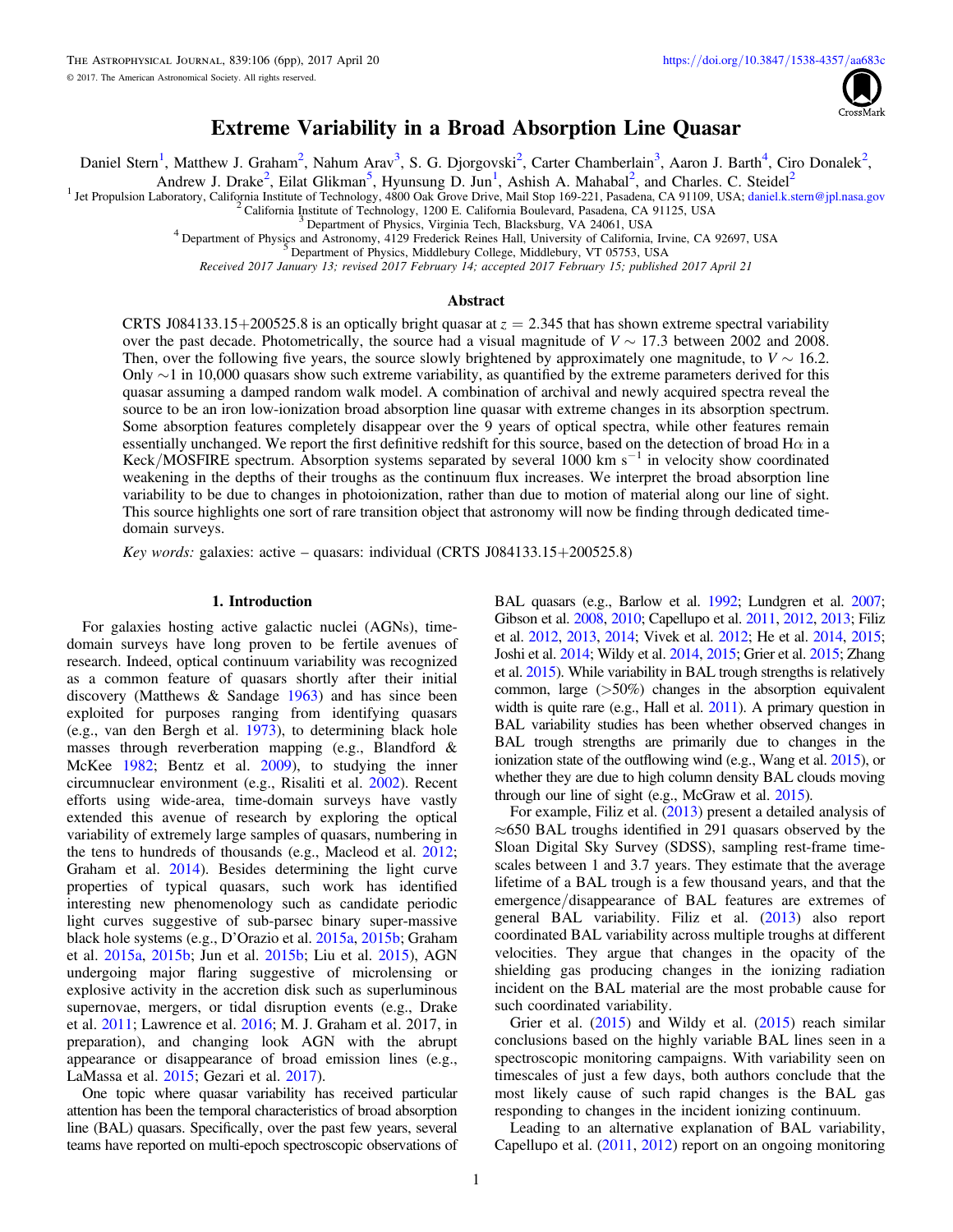<span id="page-1-0"></span>

Figure 1. V-band light curve for CRTS J0841+2005. CSS and MLS refer to data from two of the telescopes that comprise CRTS, the Catalina Sky Survey 0.7 m Schmidt telescope located at Mt. Bigelow in Arizona (CSS) and the 1.5 m Mt. Lemmon Survey Cassegrain reflector, also in Arizona (MLS). LINEAR refers to data from the Lincoln Near-Earth Asteroid Research program, which used two essentially identical 1.0 m telescopes located at White Sands, New Mexico (Sesar et al. [2011](#page-5-0)). To put all data on the same photometric scale, offsets have been derived from regions of temporal overlap to ensure equal medians. Vertical lines show the epochs of the optical spectra discussed in Section [2.2.](#page-2-0)

campaign of a sample of 24 BAL quasars at  $1.2 < z < 2.9$  on timescales ranging from ∼4 months to ∼8 years. Studying the C IV BAL feature, Capellupo et al. ([2011](#page-5-0)) found variability in 40% of their sample on month-long timescales, and in 65% of their sample on year-long timescales. They find that highervelocity BALs are more likely to vary than lower-velocity BALs, and that weaker BALs are more likely to vary than stronger BALs. They suggest that the observations are best understood as the movement of clouds within 6 pc of the central engine across the line of sight. In a detailed study of the first observation of P V  $\lambda\lambda$ 1118, 1128 BAL variability in a quasar, Capellupo et al. ([2014](#page-5-0)) argue that the observations are best described by a BAL cloud at a distance of  $\leq 3.5$  pc moving across the line sight. The implied kinetic energy of the outflow would be  $\sim$ 2% of the quasar bolometric luminosity, which is sufficient to cause substantial feedback.

Also supporting this interpretation that BAL variability is not dominated by photoionization, He et al. ([2014](#page-5-0)) report on 18 epochs of SDSS/BOSS spectroscopy of a BAL quasar at  $z = 2.72$ . They find only a weak correlation between the BAL variability and the continuum luminosity, suggesting that continuum changes are not driving changes in the BAL trough amplitudes.

Here, we report on CRTS J084133.15+200525.8 (CRTS J0841+2005), an optically bright quasar that has shown extreme variability over the past decade (Figure 1). The quasar transitioned from having a relatively stable visual magnitude of  $V \sim 17.3$  between 2002 and 2008, to slowly brightening by a factor of ∼2.5 over the course of 5 years and then plateauing at  $V \sim 16.2$ . As detailed below, a combination of archival and newly acquired spectroscopy reveal this source to be an iron low-ionization broad absorption line (FeLoBAL) quasar exhibiting extreme spectroscopic changes over the same time period, and the nature of these variations allow us to assess the likely cause of the BAL trough variability.

Independent of our own work on CRTS J0841+2005, Rafiee et al. ([2016](#page-5-0)) recently reported on this same source as part of a sample of three FeLoBAL quasars that have shown significant spectroscopic variability over the past decade. Interestingly, all three show decreasing strength of their low-ionization iron absorption. The current paper has several additions relative to that work. Specifically, we provide new data on CRTS J0841  $+2005$ , including a new epoch of optical spectroscopy which demonstrates continued spectral changes, and a near-infrared spectrum which provides the first precise redshift for the quasar as well as an estimate of its black hole mass. Finally, Rafiee et al. ([2016](#page-5-0)) remain agnostic as to whether absorber transverse motion or ionization variability is the more likely cause of the changes in the absorption troughs of this source. In contrast, the additional epoch of Palomar spectroscopy presented here allows us to argue that ionization variability is the more likely cause of the extreme absorption variability seen in CRTS J0841+2005.

Throughout this paper, we use Vega magnitudes unless otherwise indicated and we adopt the concordance cosmology,  $\Omega_{\rm M} = 0.3$ ,  $\Omega_{\Lambda} = 0.7$  and  $H_0 = 70$  km s<sup>-1</sup> Mpc<sup>-1</sup>.

## 2. Data and Results

# 2.1. Optical Light Curve

The Catalina Real-time Transient Survey<sup>6</sup> (CRTS; Drake et al. [2009](#page-5-0)) leverages the Catalina Sky Survey, designed to search for near-Earth objects, as a probe of the time-variable universe. CRTS has used three telescopes for much of the past decade, two in the northern hemisphere and one in Australia, to cover up to  $\sim$ 2500 deg<sup>2</sup> per night. The filterless observations are broadly calibrated to Johnson V (for details, see Drake et al. [2013](#page-5-0)) with a nominal depth of  $V \sim 20$ . The full CRTS data set contains time series for approximately 500 million sources.

CRTS represents the best data set currently available with which to systematically study quasar variability with large samples over a decade-length timescale. In an analysis of characteristic timescales of 240,000 known spectroscopically confirmed objects using Slepian wavelet variance, M. J. Graham et al. (2017, in preparation) originally identified CRTS J0841  $+2005$  as an extreme outlier in the plane defined by a linear trend (the Thiel-Sen statistic) and deviation from the median Slepian wavelet variance fit. In that analysis, CRTS J0841 +2005 has a characteristic timescale  $\tau = 109.9$  days, which is significantly larger than expected for a quasar of its magnitude,  $\tau = 48.0 \pm 5.9$  days.

If we instead characterize quasar light curves with a Gaussian process damped random walk model and only consider the subset of 79,749 quasars with at least 200 CRTS photometric measurements, CRTS J0841+2005 again stands out. The two parameters from this model are the amplitude,  $\sigma$ , and the characteristic timescale,  $\tau$ , of the damped random walk (e.g., Kelly et al. [2009](#page-5-0)). We use a kernel density estimator to determine the distribution of sources in the  $\sigma - \tau$  plane, and we find that CRTS J0841+2005 resides in an extreme location in this plane (log  $\Sigma = -7.8$ , where  $\Sigma$  is the density of sources in this plane). Only seven quasars stand out at this level or more from the population distribution, implying that only ∼1 in 10,000 quasars show variability behavior as extreme as

 $\frac{6}{7}$  See [crts.caltech.edu](http://crts.caltech.edu)/.<br>7 See http://[catalinadata.org](http://catalinadata.org/)/.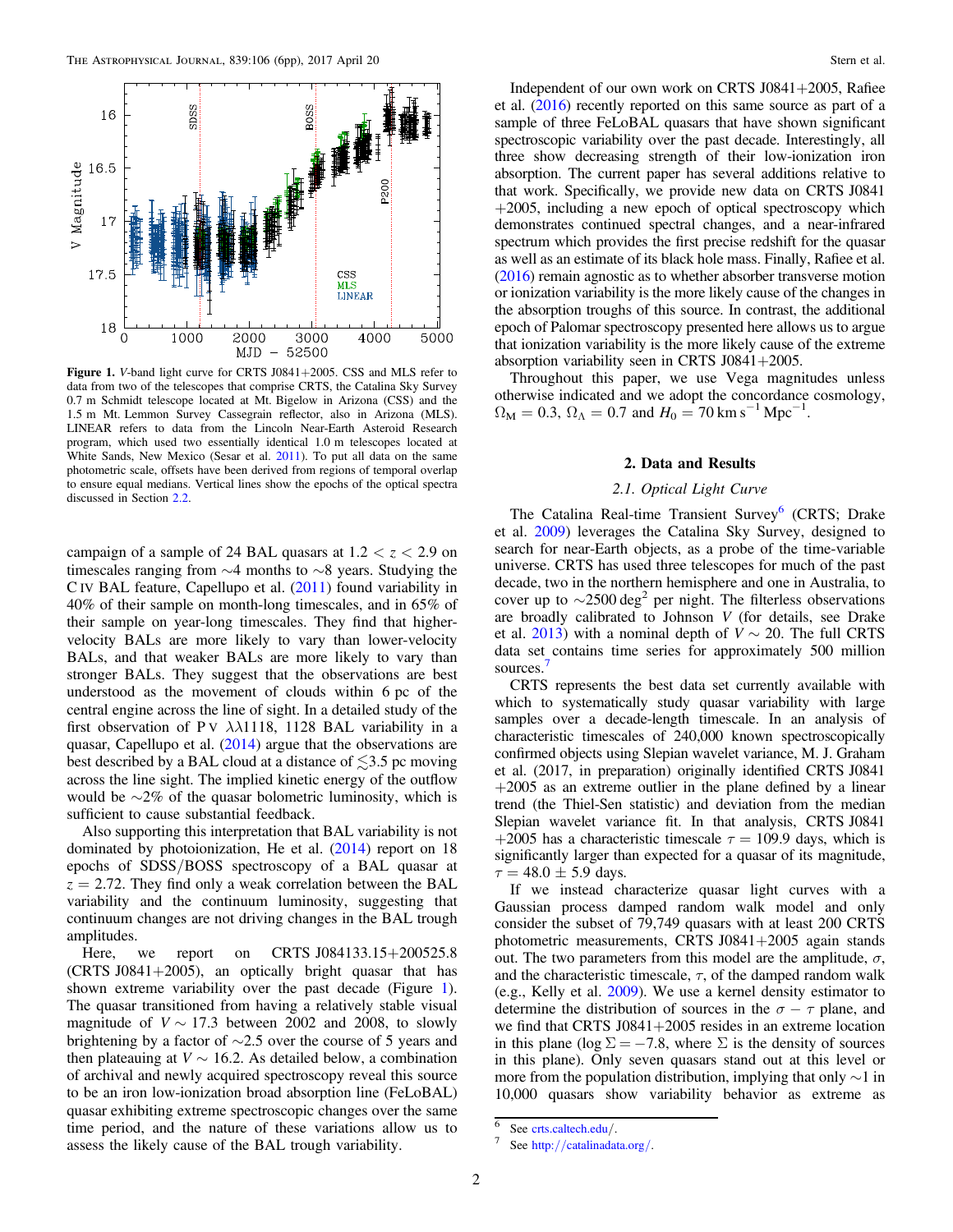<span id="page-2-0"></span>

Figure 2. Optical spectra of CRTS J0841+2005. Left panels highlight the bluer portion of the spectra where many of the strong, variable absorption features are most evident, while right panels show the full optical spectra. Top panels show SDSS spectra obtained in 2005. Middle panels show BOSS spectra obtained in 2011 (black solid lines) with the 2005 SDSS spectra for comparison (blue dotted lines). Bottom panels show Palomar spectra obtained in 2014 (black solid lines) with the 2011 BOSS spectra for comparison (blue dotted lines). Prominent features are indicated with vertical dotted lines in the top panels, and the top axis labels refer to the restframe wavelength scale, while the bottom axes refer to the observed frame.

CRTS J0841+2005. Further inspection of the CRTS light curve of CRTS J084[1](#page-1-0)+2005 (Figure 1) also indicates that the variable behavior is different from the expected stochastic damped random walk model that describes most quasars, and instead appears more consistent with a state change. Further support for this interpretation comes from earlier photometry of CRTS J0841+2005 reported in Rafiee et al.  $(2016)$  $(2016)$  $(2016)$  from the Palomar Sky Surveys (POSS-I, Palomar Quick V, and POSS-II), reaching back to the mid-1950s. Rafiee et al. ([2016](#page-5-0)) reports no evidence for a significant change in the optical brightness of CRTS J0841+2005 prior to 2000.

SDSS imaged CRTS J0841+2005 on UT 2004 December  $12 \text{ (MJD)} = 53351$ , which is prior to the brightening episode. The source was unresolved, and based on its unusual and red colors, SDSS targeted CRTS J0841+2005 for spectroscopic observations as a high-redshift quasar candidate.

# 2.2. Optical Spectroscopy

CRTS  $J0841+2005$  was first observed spectroscopically by SDSS on UT 2005 December 1 (MJD =  $53705$ ; Blanton et al. [2003](#page-5-0)) and was then re-observed by SDSS-III BOSS on UT 2011 January 4 (MJD = 55565; Dawson et al. [2013](#page-5-0)). The spectra, shown in Figure 2, show a source with many absorption features, making redshift identification challenging. Indeed, the SDSS data releases have reported a variety of redshifts for CRTS J0841+2005, always with warning flags,

ranging from  $z = 0.859$  (DR8; Warning = Many Outliers) to  $z = 1.295$  (DR7; zStatus = Failed) to  $z = 3.195$  (DR9;  $Warning = Negative Emission)$ . Our visual inspection of the BOSS spectrum tentatively identified Mg II and Fe II blends in the region around 9400 Å, implying  $z \sim 2.3$ , consistent with both the visual inspection value of  $z = 2.342$  in the SDSS DR12 quasar catalog (DR12Q; Pâris et al. [2014](#page-5-0)) and the results of our Keck infrared spectrum described in Section [2.4](#page-3-0).

We obtained additional optical spectroscopy of CRTS J0841 +2005 using the Double Spectrograph on the Hale 200″ Telescope at Palomar Observatory on UT 2014 April 22  $(MJD = 56769)$ . We obtained two 600 s exposures using the  $1\rlap.{''}0$  slit in cloudy conditions. The data were reduced using standard procedures and relative spectrophotometric calibration was achieved using observations of standard stars obtained on the same night. Figure 2 presents the Palomar data, where we have scaled the spectra so that the long wavelength  $(\gtrsim 5500 \text{ Å})$ part of the spectra is of comparable flux density to the BOSS spectrum at the same wavelengths.

The multi-epoch spectra show the extreme variability exhibited by CRTS J0841+2005, as well as multiple strong absorption features, characteristic of an FeLoBAL quasar. FeLoBALs are notoriously challenging targets for redshift identification (e.g., Becker et al. [1997](#page-5-0); Brunner et al. [2003](#page-5-0)). We see dramatic changes across the full spectrum, particularly in the spectral region between redshifted  $Ly\alpha$  and C IV. Some features do not change across the near-decade timescale of the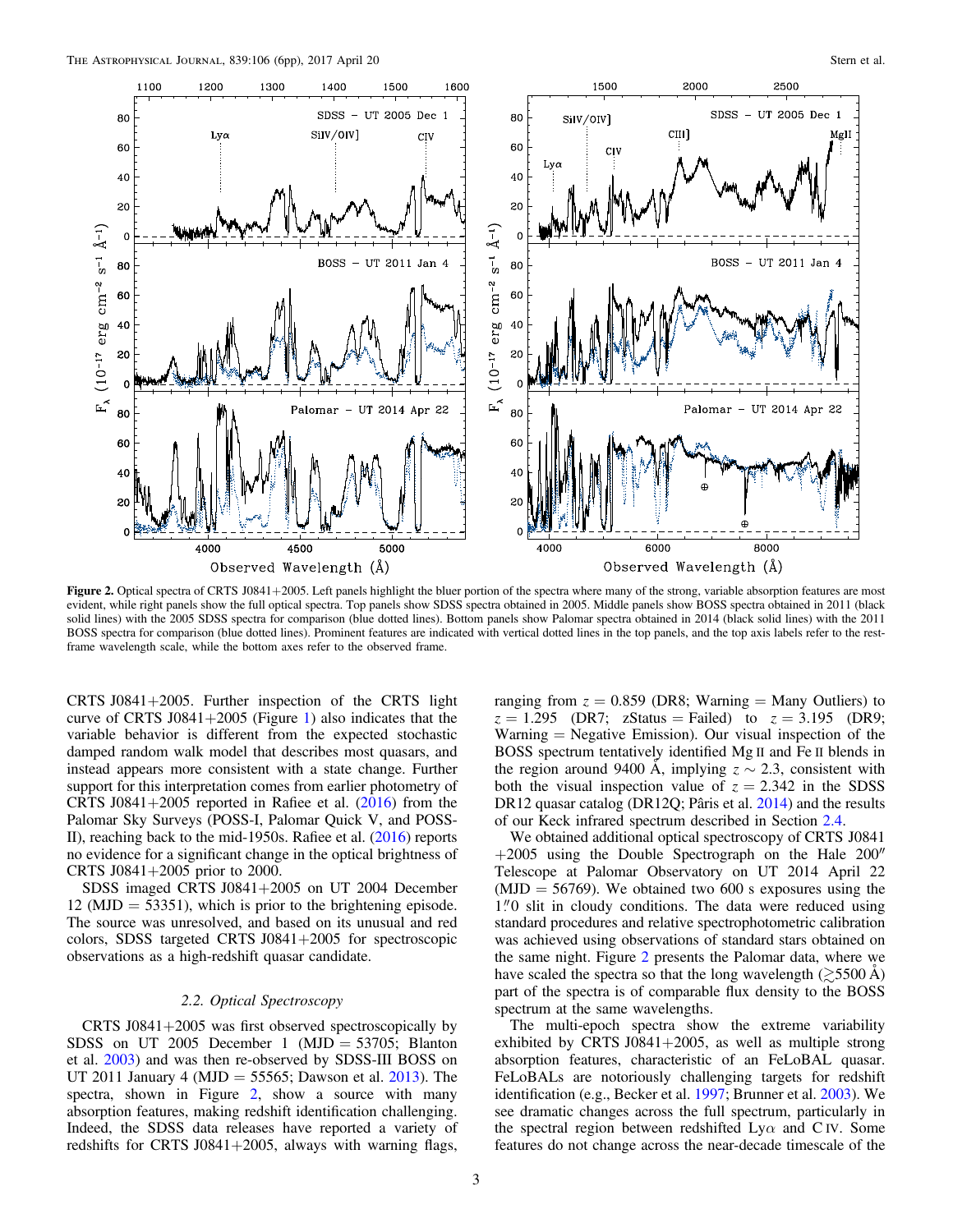<span id="page-3-0"></span>spectroscopy, such as the saturated C IV absorption at 5150 Å. Other features completely disappear, such as absorption lines at  $\approx$ 5450 and 8500 Å. There is an overall uncovering of blue continuum emission, with the flux around  $Ly\alpha$  increasing by an order of magnitude over the >8 years spanned by the spectroscopy. In addition, while the continuum between C III] and Mg II is extremely choppy in the 2005 spectrum, by 2014 it is smoother, which is more typical of normal quasar spectra.

## 2.3. Imaging at Other Wavelengths

CRTS  $J0841+2005$  is a bright near- to mid-infrared source, well detected by both the Two Micron All Sky Survey  $(K_s = 13.62 \pm 0.04 - 2MASS)$ ; Skrutskie et al. [2006](#page-5-0)) and the Wide-field Infrared Survey Explorer  $(W3 = 9.58 \pm 0.06$ — WISE; Wright et al. [2010](#page-5-0)). With  $W1 - W2 = 0.65$ , CRTS  $J0841+2005$  is slightly bluer than the mid-infrared AGN selection criteria of Stern et al. ([2012](#page-5-0)), which are  $W1 - W2 \geqslant 0.8$  and  $W2 \leqslant 15.05$ . However, as shown in Assef et al. ([2013](#page-5-0)), the AGN selection color can be relaxed for brighter sources.

There is little variability detected at longer wavelengths in this source. In AB magnitudes, the z-band magnitude recorded by SDSS was  $z = 16.37 \pm 0.01$  on MJD 53351, closely matching the z-band magnitude of  $Z = 16.34 \pm 0.01$  recorded by UKIRT Infrared Deep Sky Survey (UKIDSS; Lawrence et al. [2007](#page-5-0)) on MJD 55141. In the near-infrared (in Vega magnitudes), 2MASS recorded  $H = 14.41 \pm 0.05$  and  $K_s = 13.62 \pm 0.04$  on MJD 51105, closely matching the UKIDSS values of  $H = 14.32 \pm 0.02$  on MJD 54061 and  $K = 13.57 \pm 0.02$  on both MJD 54061 and MJD 55238, where we have assumed a 2% floor on the UKIDSS photometric calibration (e.g., Hodgkin et al. [2009](#page-5-0)). Similarly, the mid-infrared flux measured by WISE and NEOWISE (Mainzer et al. [2014](#page-5-0)) varies by only ∼0.04 mag, comparable to the typical uncertainty.

CRTS J0841+2005 is not detected by  $ROSAT$ , nor was it (serendipitously) observed by either the Chandra X-Ray Observatory or XMM-Newton. CRTS J0841+2005 is also not detected by the Faint Images of the Radio Sky at Twenty cm survey (FIRST; Becker et al. [1995](#page-5-0)), implying  $S_{1.4 \text{ GHz}} \lesssim 1 \text{ mJy}$ ( $5\sigma$ ). Finally, as expected, observations by the Galaxy Evolution Explorer (GALEX; Martin et al. [2005](#page-5-0)), which sample below the Lyman limit for  $z = 2.35$ , do not detect CRTS J0841+2005.

#### 2.4. Near-infrared Spectroscopy

We obtained a K-band  $(1.95-2.39 \,\mu\text{m})$  spectrum of CRTS J0841+2005 with the Multi-Object Spectrometer for InfraRed Exploration (MOSFIRE; McLean et al. [2012;](#page-5-0) Steidel et al.  $2014$ ) on UT 2014 May 5 (MJD = 56782) in longslit mode. We obtained three dithered exposures of 180 s each through a  $0\rlap.{''}7$  entrance slit under clear conditions with good seeing. The spectrum was reduced using a combination of the MOSFIRE data reduction pipeline (DRP) and custom routines (for details, see Steidel et al. [2014](#page-5-0)). Wavelength calibration was based on a combination of OH emission lines in the night sky and an internal Ne arc lamp. Flux calibration and telluric absorption removal was accomplished using spectra of an A0V star (Vega analog) observed at similar airmass. The final extracted spectrum (Figure 3) shows strong continuum and a single broad emission line with a peak at 2.1956  $\mu$ m, which we



Figure 3. Near-infrared spectrum of CRTS J0841+2005 obtained with Keck/ MOSFIRE. A single, strong, broad emission line is detected, associated with  $H\alpha$ .

identify as H $\alpha$  at  $z = 2.3446$ . The apparent asymmetry in the continuum straddling the line is well modeled by the Boroson & Green ([1992](#page-5-0)) Fe II template on the blue side of the line.

We use the broad H $\alpha$  emission line to estimate the mass of the black hole in CRTS  $J0841+2005$ . First, we apply a multiplicative correction to the K-band spectrum to match the K-band photometry from the UKIDSS observations. We then approximate the uncertainties in the spectrum by considering the standard deviation of the spectrum outside the strong emission line. We model the H $\alpha$  spectral region as the sum of two broad Gaussian lines, a single narrow Gaussian, an iron template (which elevates the continuum on the blue side of the emission line), and a power-law continuum. The full-width at half-maximum (FWHM) of the broad H $\alpha$  emission is  $6086 \pm 42$  km s<sup>-1</sup>, and the combined luminosity of the broad H $\alpha$  components is  $L_{\text{H}\alpha} = (5.56 \pm 0.05) \times 10^{45} \text{ erg s}^{-1}$ . Modeling the broad-band (3000 Å to  $7 \mu m$ ) spectral energy distribution of the quasar as a sum of a power-law continuum, two blackbody thermal components (500 and 1250 K, to model the rest-frame IR emission), and line emission from  $H\alpha$  and Fe II as determined from the Keck spectrum, we derive  $L_{5100} = (1.24 \pm 0.02) \times 10^{47} \text{ erg s}^{-1}$ . Following Jun et al. ([2015a](#page-5-0)), we derive  $log(M_{BH}/M_{\odot}) = 10.36 \pm 0.16$  using the  $L_{5100}$  estimator and  $\log(M_{\text{BH}}/M_{\odot}) = 10.29 \pm 0.17$  using the  $L_{\text{H}\alpha}$  estimator. We note that these statistical error bars underestimate the true uncertainty, both due to the nonsimultaneity of the imaging and near-infrared spectroscopy and, more importantly, the systematic uncertainty in the virial scale factor,  $f$ , which is the typically the dominant source of uncertainty in black hole mass measurements; in this case, we adopt  $f = 5.1 \pm 1.3$  from Woo et al. ([2013](#page-5-0)), as per Jun et al. ([2015a](#page-5-0)).

For comparison, without access to any well-detected emission features, Rafiee et al. ([2016](#page-5-0)) simply adopted a black hole mass of  $M_{\text{BH}} = 6 \times 10^9 M_{\odot}$  as a typical value. Adopting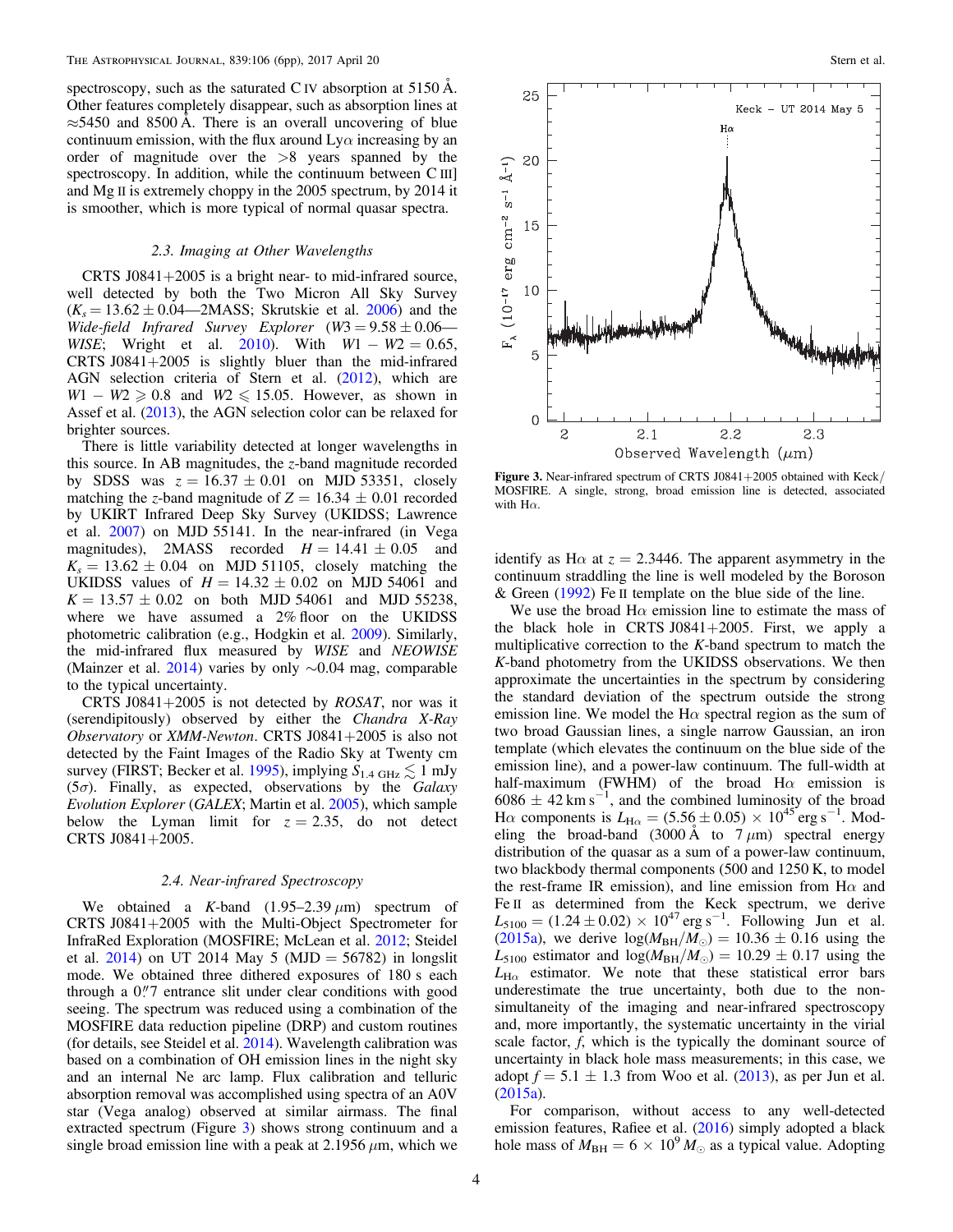

Figure 4. Comparison of the long wavelength portion of all three spectra with various absorption troughs labeled. The left panel shows spectra in units of flux density, while the right panel shows the same data normalized by a spline-fit to the unabsorbed portions of the continuum (with the emission lines modeled and divided out). The right panel makes the coordinated changes in troughs A and B more evident. This spectral region covers absorption troughs from several Fe II mulitplets as well as the Mg II doublet. The depth of all absorption troughs became shallower as the overall flux level increased with time.

their value for the bolometric luminosity of CRTS J0841 +2005,  $L_{bol} = (3.36 \pm 0.69) \times 10^{47} \text{ erg s}^{-1}$  (based on the observed rest-frame 2900 Å flux density and a bolometric correction of  $BC_{2900} = 5 \pm 1$  from Richards et al. [2006](#page-5-0)), we determine an Eddington ratio of  $L_{bol}/L_{Edd} \sim 0.15$  (in comparison to their value of 0.45).

## 3. Discussion

Figure 4 shows a comparison between the long wavelength portion of the three epochs of optical spectroscopy. In the spectral region beyond ∼7300 Å there is much less blending of troughs from different ions, making the variability changes simpler to interpret. We identify two primary absorption systems. The first system, A, shows several troughs of Fe II UV absorption between 7500 and 8900 Å, as well as Mg II absorption at 9050 Å. The other system, B, shows Mg II absorption at 9300 Å. The two absorption systems are separated by 9000 km s−<sup>1</sup> , yet show coordinated reductions in the depth of their troughs as the quasar brightens. This is the expected behavior if the BAL spectral variability is driven by changes in the photoionization: as the ionizing continuum flux increases, the column densities of Fe II and Mg II decrease for all clouds along the line of sight. (Note that this expectation assumes that the ionizing continuum changes are correlated with the flux changes around 2500 Å). The scenario of clouds moving across our line of sight is hard pressed to explain both the coordinated changes of the trough depths as well as the observed trough weakening with increasing UV flux. A priori, there is no reason that troughs as widely separated in velocity as A and B would be correlated since they are different parcels of gas. Even more so, there is no reason in this scenario for changes in the trough depths to be correlated with flux changes. Therefore, we interpret the variability in the absorption troughs to be due to changes in photoionization, rather than motion of material into our line of sight. A follow-up paper will more carefully model the full multi-epoch spectroscopic data set, including additional spectroscopy from our continuing monitoring, with the goal of understanding the location and energetics of the outflow, and its impact on the host galaxy (C. Chamberlain et al. 2017, in preparation).

CRTS J0841+2005 appears to be an FeLoBAL quasar in the process of transitioning to a more common low-ionization BAL (LoBAL) quasar, similar to FBQS J1408+3054 reported by Hall et al.  $(2011)$  $(2011)$  $(2011)$ . We note, however, that Hall et al.  $(2011)$ interpreted the variability in that source as being related to structure in the BAL outflow moving out of our line of sight rather than being related to photoionzation changes.

CRTS J0841+2005 highlights the sort of rare, extremely variable quasars that can be used to probe the physics of quasar outflows. We expect to find many more such examples with the new generation of wide-area, sensitive, high-cadence synoptic surveys. We were fortuitous in this case that multi-epoch archival spectroscopy was available for this source. In the future, it will be exciting to find similar major events in real time, allowing real-time multi-wavelength follow-up in order to more fully dissect the internal workings of AGN engines.

We thank the anonymous referee for a prompt and helpful referee report. CRTS was supported by the NSF grants AST-1313422, AST-1413600, and AST-1518308. The work of D.S. and H.J. was carried out at Jet Propulsion Laboratory, California Institute of Technology, under a contract with NASA. D.S. also acknowledges support from NASA through ADAP award 12-ADAP12-0109. N.A. and C.C. acknowledge support from NSF through grant AST 1413319, and from NASA through STScI grants GO 11686 and GO 12022. Research by A.J.B. was supported by NSF grant AST-1412693. E.G. acknowledges the generous support of the Cottrell College Award through the Research Corporation for Science Advancement. H.J. is supported by an appointment to the NASA Postdoctoral Program at the Jet Propulsion Laboratory, administered by Universities Space Research Association under contract with NASA. The authors are grateful to the staff at the Palomar and Keck observatories, where some of the data presented here were obtained. The authors recognize and acknowledge the very significant cultural role and reverence that the summit of Maunakea has always had within the indigenous Hawaiian community. We are most fortunate to have the opportunity to conduct observations from this mountain.